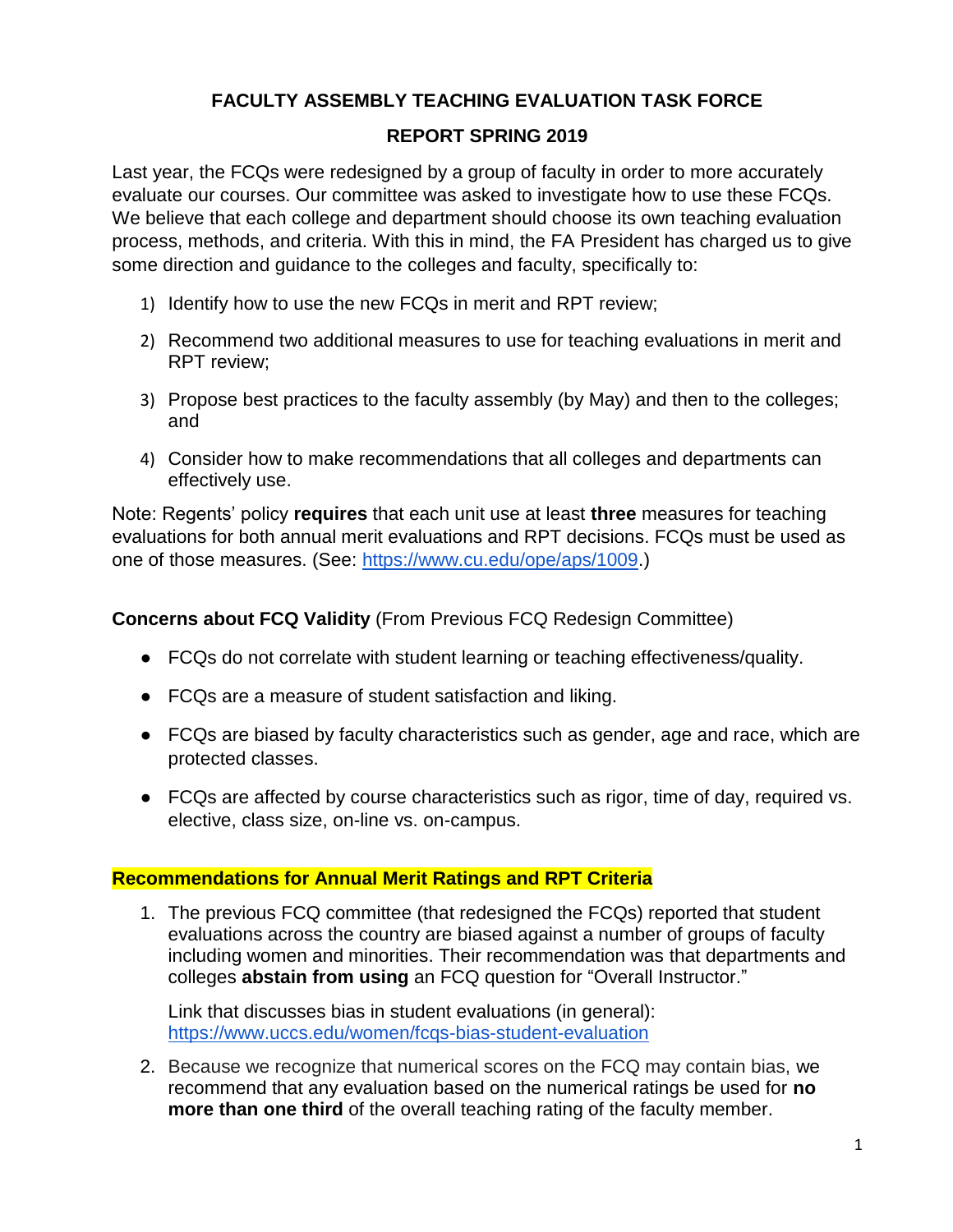- 3. We recommend against averaging FCQ scores for use in merit reviews. But, if Departments and Primary Units choose multiple FCQ measures, we recommend that they use an **average of the selected FCQ measures** (with the exception of an overall instructor score). For example, an average score for questions relating to the instructor could be used along with an average score of those questions relating to the course as a whole.
- 4. We recommend that averages of FCQ scores be used only under conditions where the **majority of students** registered for the course **have responded** (making a more statistically significant response rate). The departments could decide what an appropriate response rate is, but we might suggest a minimum of two-thirds of students responding. When this is not met, evaluation of only the more qualitative constructive criticism of the course should be considered.
- 5. We recommend that trends over time in teaching effectiveness be examined, rather than focus on an individual course, semester, or year in isolation. It would be important to note improvements or lack of improvement over the review period.
- 6. We recommend only looking at growth over time for individuals and not comparing instructors across platforms (in-class vs. online) or courses (intro level vs upper division), or within departments/units or across colleges.
- 7. We recommend that departments separately consider undergraduate and graduate courses, as well as on-campus and online courses when considering student FCQ responses, since these types of courses are very different in student evaluation responses.
- 8. We recommend that faculty ask students to complete online FCQs at the beginning of a lecture during the FCQ time on their laptops, tablets, or phones.
- 9. We also recommend that if faculty give "micro-incentives" for students to take the FCQs, that they do **not offer more than 1%** of the course points for doing so. One model might be to offer a graduated scale for response rates: 1% course grade points for 100% participation, 0.9% for 90% response rate, etc. Our experience is that faculty receive close to 100% response rates under these conditions.
- 10. Other suggested measures should make up at least **two-thirds of the teaching evaluation rating** for merit review and RPT.
	- o Example to demonstrate teaching effectiveness: a **Teaching Portfolio** that discusses the measures used by your department. Such a portfolio might include:
		- **A reflective teaching statement or teaching philosophy** that also describes teaching goals for the next few years.
		- **Documentation of teaching,** to include syllabi, course descriptions, assignments,lectures, exams, problem sets, and sample materials.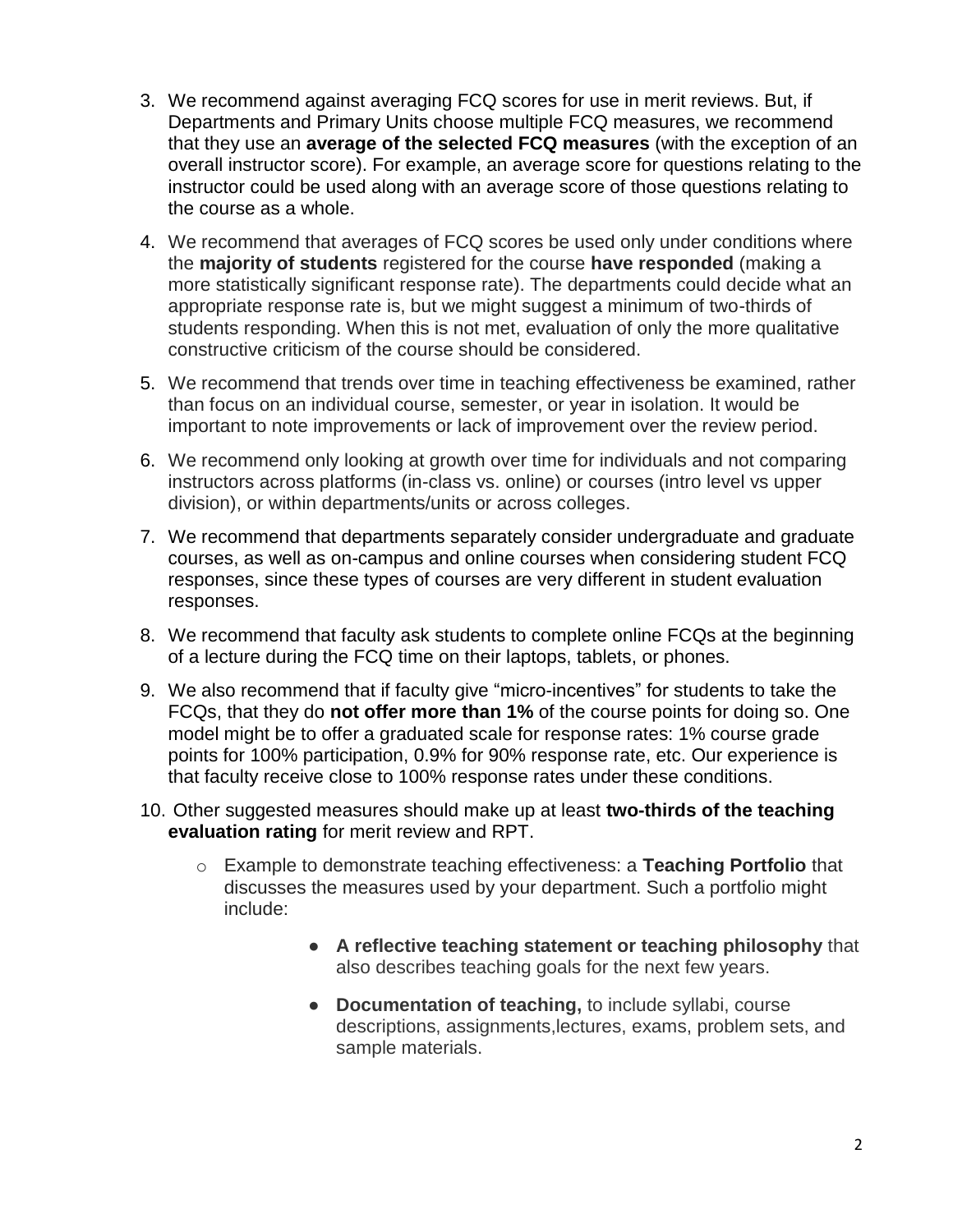- **Demonstration of teaching effectiveness,** such as formal and informal student evaluations, comments from peer observers or colleagues, and letters from students.
- **Materials demonstrating student learning,** such as student papers, lab books, and graded work with teachers' feedback.
- **Activities to improve instruction,** including design of new courses, participation in seminars or professional meetings about teaching, new methods of teaching, assessing learning, grading, and preparation of a textbook, lab manual, or courseware.
- **Contributions to the teaching profession and/or your institution,** such as publications in teaching journals, papers delivered on teaching, textbook reviews, supporting colleagues on teaching matters, and work on curriculum revision or development.
- **Honors, awards, and recognitions,** which include teaching awards and recognitions as well as invitations to consult or give workshops, advice, or write articles.
- See:<https://cft.vanderbilt.edu/guides-sub-pages/teaching-portfolios/>
- o Additional measures to be used in a teaching portfolio, or elsewhere, for consideration might include:
	- Peer and subject matter expert reviews.
	- New course development.
	- Revision of course materials.
	- Conversion of courses to online format.
	- Teaching innovations, including online courses, Quality Matters review, use of technology in courses, active learning approaches, innovative assessments or assignments.
	- Use of evidence-based teaching practices.
	- Analysis of syllabi (in terms of rigor and complexity of material, and change from one semester to another).
	- Examples of lessons/lectures/ class activities if not in a formal teaching portfolio.
	- Student interviews or letters regarding teaching effectiveness.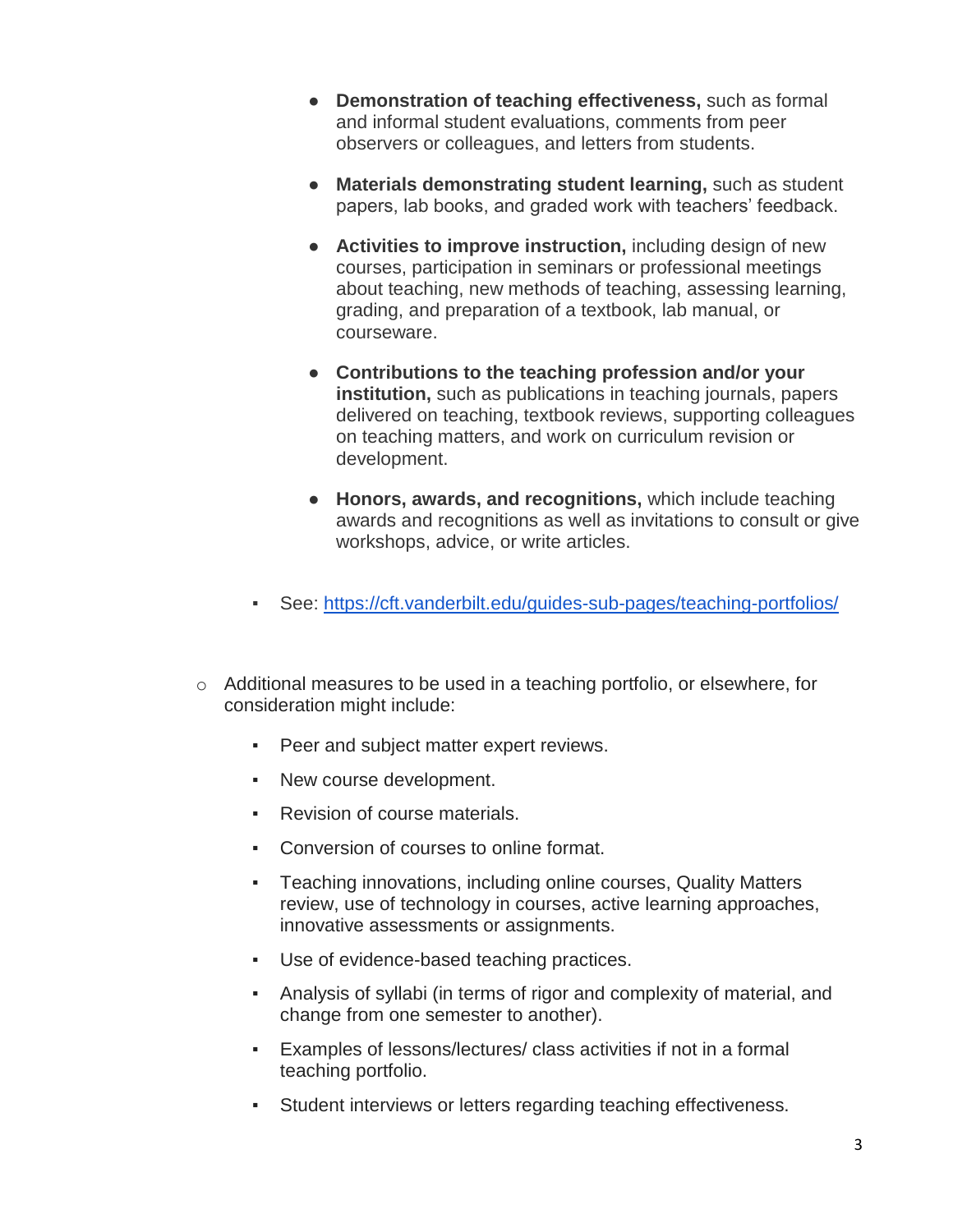- The use of standardized exams and their scores, if available from national organizations.
- Participation in teaching-related professional development workshops, meetings, etc.
- Mid-course evaluations, and faculty end-of semester evaluations.
- Self-reflections and/or teaching logs from faculty.
- Mentoring students/ advising.
- Research with students, independent studies/internships/ servicelearning.
- Feedback from advisees including graduate students and undergraduate research assistants.
- Examples of student work that show what students accomplished in the course using pre/post course quizzes assessing students' learning of key concepts. Students' names would not be identified.
- General education components should be recognized such as Summit, Inclusiveness, Sustainability, Writing Intensive, Navigate, GPS course efforts.
- Study abroad, community engagement, or other high impact practices be given special consideration.
- Larger class sizes.
- Scholarly research and publication on teaching.
- Presentation of peer-reviewed papers at conferences related to education/pedagogy.
- Attendance and participation in conferences related to education/pedagogy.
- Authorship of scholarly textbooks.
- Student alumni opinions within 2-5 years of graduation.
- Professional awards related to the education process.
- Grants in support of teaching and learning.
- Advising of undergraduate and graduate students in research.
- Examples of student work related to the course (e.g., projects, reports, essays, exams, homework, etc.). Students' names would not be identified.